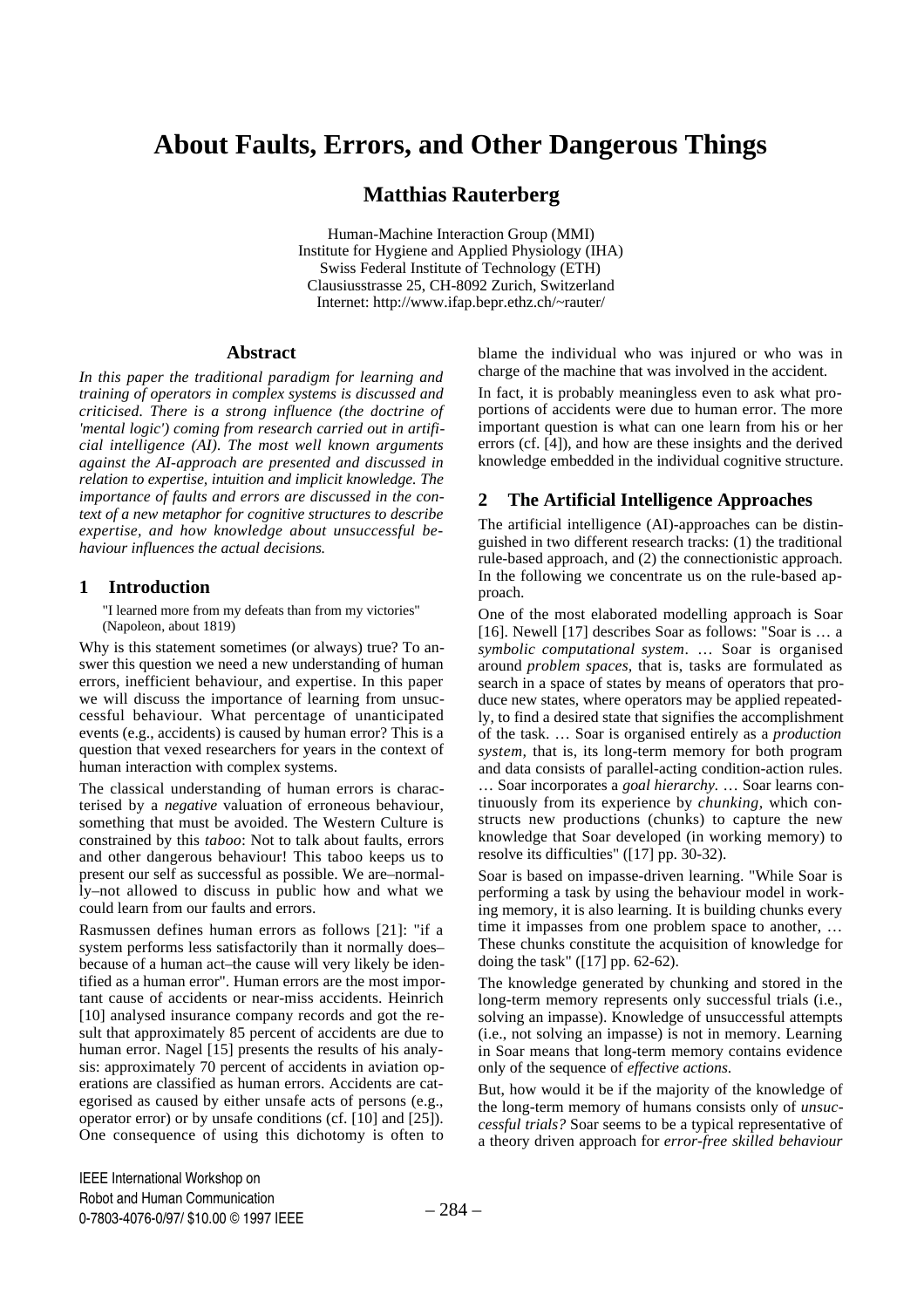(cf. for other modelling approaches [5] pp. 80ff and [19] pp. 14ff). Why do we believe that an empirical driven approach--looking to the concrete task solving behaviour of people--is better than a theory driven approach? The answer refers to the following assumption.

#### **2.1 Undesirable Consequences**

The famous classification of Rasmussen [21] in skillbased, rule-based, and knowledge-based behaviour is one consequence of taking the AI-approach seriously. Human behaviour can be therefor classified (1) as error-free skilled behaviour, (2) as inefficient behaviour (cf. [35]), and (3) as erroneous behaviour (cf. [34]).

It is very important to notice that in a rule-based expert system all unsuccessful trials during a task solving process (e.g., heuristic search) are thrown away after finding the correct solution path. A traditional expert system has no capability of recollection of all these unsuccessful trials. Only correct solution paths are stored and could be retrieved later. This is an undesirable consequence of the classical AI-approach!

Berkson and Wettersten [4] can show why the AI-approach is not able to cover human errors. The classical AIapproach has a high affinity with the theory of Selz [27] [28] (cf. [18]). Berkson and Wettersten compared the theory of Selz with the epistemological consequences of Popper's conception [20]: Selz [27] describes a problem as an *incomplete structure* that must be completed in an evolutionary way, while Popper [20] describes a *conflict* between the old and –more or less– complete theory and new contradictory facts that must be overcome by reconstruction. Following Selz' ideas the AI-approach developed the impasse-driven learning theory (cf. [32]).

Newell [16] describes the chunking in Soar as to be not sensitive to success and failure, only to whatever resolves an impasse. "An impasse can be resolved as much by failure–the decision to leave a space as unprofitable–as by success" ([16], p. 313). It would be interesting to see whether this type of failure is the only one in Soar. Although Rumelhart and Norman [26] claimed to investigate and to model specific errors of highly skilled typists, they exclude explicitly all "mechanism involved in learning".

Soar (cf. [17]) shows the direction of a new modelling approach for human learning processes. Each human has at least one recollection of an unsuccessful problem solving strategy in his or her individual learning history. This argument has a strong empirical evidence (cf. also [22]).

One consequence of the traditional AI-approach is the fact that all inferences of a heuristic problem or task solving process must have a 'mental logic'. The most glaring problem is that people make mistakes. They draw invalid conclusions, which should not occur if deduction is guided by a 'mental logic' (cf. [24] [33]).

#### **2.2 Critical Statements**

The doctrine of 'mental logic' can certainly be formulated in a way that meets the methodological criterion of *effectiveness*. The trouble with mental logic is thus empirical.

Johnson-Laird [13] describes six main problems: (1) People make fallacious inferences. (2) There is no definitive answer to the question: Which logic, or logic's, are to be found in the mind? (3) How is logic formulated in the mind? (4) How does a system of logic arise in the mind? (5) What evidence there is about the psychology of reasoning suggests that deductions are not immune to the content of the premises. (6) People follow extra-logical heuristics when they make spontaneous inferences. Why does cognitive psychology constrain the modern research to the doctrine of 'mental logic'? To come up with an answer, we have to look on the discussion and review coming from the Dreyfuses.

To Dreyfus [7], the world of the subjective is more important than that of the objective; reality is defined from within–in terms of the individual and his power to perceive and act, to know truths that are unutterable. Dreyfus concludes that some of the things' people do are intrinsically human and cannot be mechanised. To Dreyfus they are *intuition*, *insight*, and *comprehension*–the ability to immediately grasp complex situations, resolving ambiguities, weeding the relevant from the irrelevant.

According to Dreyfus, the conviction that we can formalise reality, explaining everything with rules, began–as far back as the days of ancient Greece–and have become so dominant in the twentieth century that few people question it. This is one explanation for the doctrine of 'mental logic'.

Mary Henle [11] declares: "I have never found errors which could unambiguously be attributed to faulty reasoning." She suggests that mistakes arise because people misunderstand or forget premises, and because they import additional and unwarranted factual assumptions into their reasoning.

The Dreyfuses [6] argument that only novices use facts and rules. But as we become expert, we forget the rules and act intuitively, automatically adjusting our behaviour to the perceived constraints. Most scientists assume that these kinds of abilities are based on the unconscious and simultaneous processing of signals coming from the senses. But the Dreyfuses [6] believe that intuition defies rational powers of description, that it can't be computerised. Like judgement and wisdom it is one of the atomic element of our world (i.e. *irreducible*).

We share the critique of the Dreyfuses, but we do not follow their conclusions. To overcome the deadlock and 'mystical' situation following the Dreyfuses we need a new understanding of knowledge that gives an expert the ability to act intuitively.

#### **3 Studies of 'Erroneous' Behaviour**

"There are no perfect humans, there are only perfect intentions" (Buddha)

Our basic assumption is that human behaviour cannot be erroneous. Of course, human decisions and the behavioural consequences of these decisions can be classified as erroneous and faulty, but from a pure introspective standpoint--from the internal *psycho-*logic of the subject--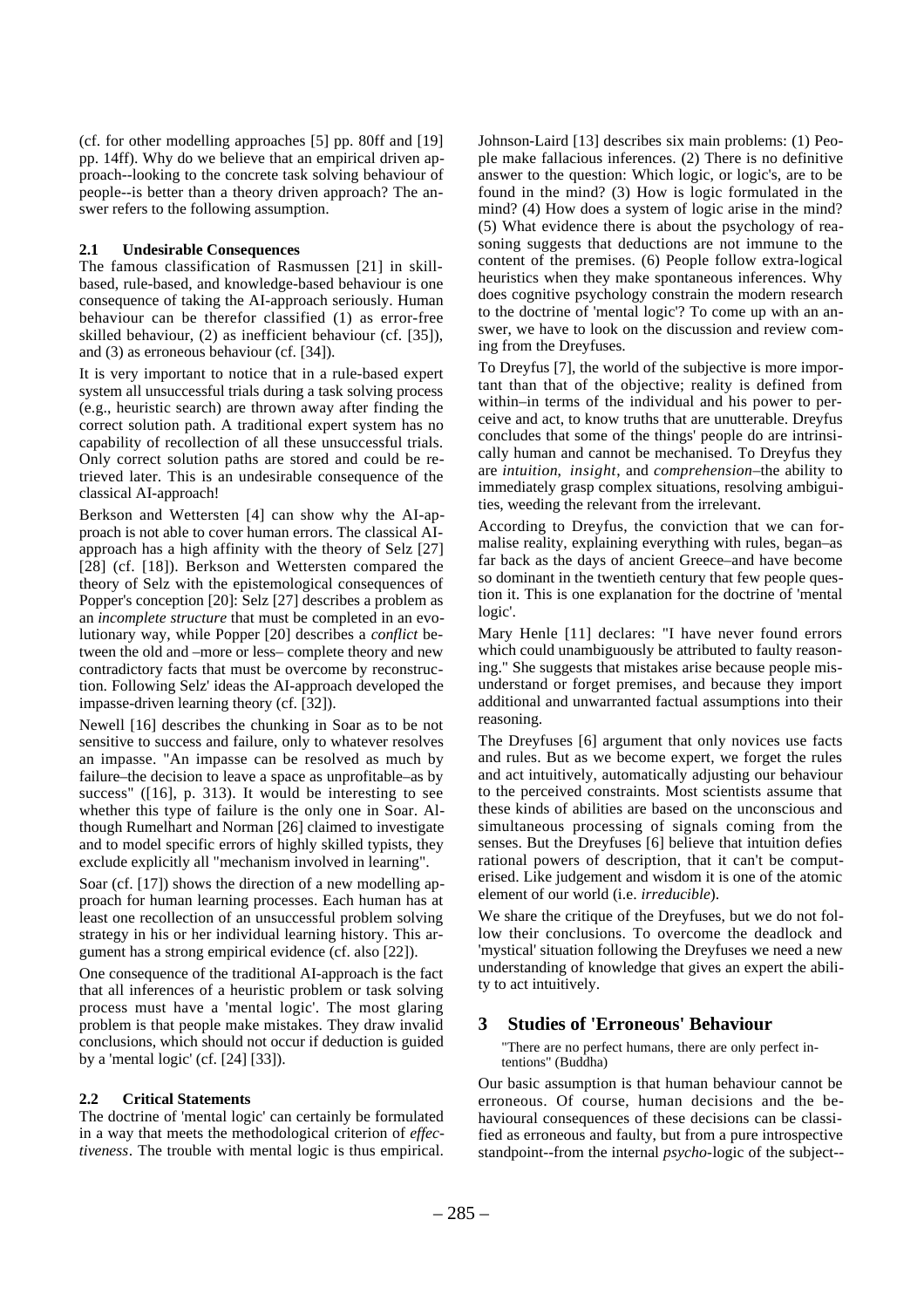each decision is the best solution fulfilling all actual constrains and restrictions: lack of information and/or motivation, lack of knowledge and/or qualification, over or under estimation of the task and/or context complexity, etc. In this sense we share the position of the Dreyfuses.

#### **3.1 The 'Law of Requisite Variety'**

Humans need variety to behave and to adapt. A total static environment is insufferable. Ashby ([2] p. 90) summarises his analysis of regulation and adaptation of biological systems as follows: "The concept of regulation is applicable when there is a set D of disturbances, to which the organism has a set R of responses, of which on any occasion it produces some one, rj say. The physico-chemical or other nature of the whole system then determines the outcome. This will have some value for the organism, either Good or Bad say. If the organism is well adapted, or has the know-how, its response rj as a variable, will be such a function of the disturbance di that the outcome will always lie in the subset marked Good. The law of requisite variety then says that such regulation cannot be achieved unless the regulator R, as a channel of communication, has more than a certain capacity. Thus, if D threatens to introduce a variety of 10 bits into the outcomes, and if survival demands that the outcomes be restricted to 2 bits, then at each action R must provide variety of at least 8 bits." This condition is one important reason to call the variety of human behaviour as *incompressible*.

If we try to translate this 'law of requisite variety' to normal human behaviour then we can describe it as follows: All human behaviour is characterised by a specific extent of incompressible variety (see Figure 1). This variety of human behaviour can not be reduced to only a 'one best way'. If the system--in which the human has to behave- constrains this normal variety then we can observe 'errors' (e.g. system-III in Figure 1). In this sense an error is the necessary violation of system's restrictions caused by inappropriate system constrains.



**Figure 1.** The correlation between 'erroneous' behaviour and constrained behavioural variety by system boundaries.

If a system constrains human behaviour to only one possible 'correct solution path' then we can observe a maximum of violations, say errors. Husseiny and Sabri [12] counted 644 "critical incidents" in a representative study analysing complex systems (e.g. nuclear power plants; this is equivalent to an error rate of 16%); they noted that in "non nuclear complex systems" the rate of slips lies only between 3% and 7%. Most complex systems are explicitly designed to constrain the operator's behaviour to a minimum of variety. Ulich [29] arguments against this 'one best way' doctrine of system design because users differ inter- and intra-individually. A system must have a minimum of flexibility to give all users the opportunity to behave in an error-free way.

To investigate the relationship between behavioural and cognitive complexity we observe individual behaviour in its 'natural sense'. All deviations of the correct solution path are interpreted as exploratory behaviour caused by the need for variety.

#### **3.2 About the Relationship between Behavioural and Cognitive Complexity**

In one of our experiments we compared the task solving behaviour of novices (subjects without experiences of electronic data processing EDP) with the behaviour of experts (subjects with a lot of EDP experience). We could show, that the complexity of the observable task solving process (the 'behavioural complexity') of novices is significantly larger than the complexity of the observable behaviour of experts (see Figure 2). All twelve novices and all twelve experts solved exactly the same four different tasks (see [22]).

This important result seems to be--at the first glance--trivial. But what does it really mean? If we assume--and this is highly plausible--that the complexity of the mental model of the experts is significantly larger than the cognitive complexity of the novices, then we must conclude that the correlation between behavioural and cognitive complexity is negative! And, this result is not trivial.



**Figure 2.** The Box-and-Whisker Plot shows the 'behavioural complexity' for 'novices-experts' ( $N= 4$  tasks  $* 12$  subjects = 48).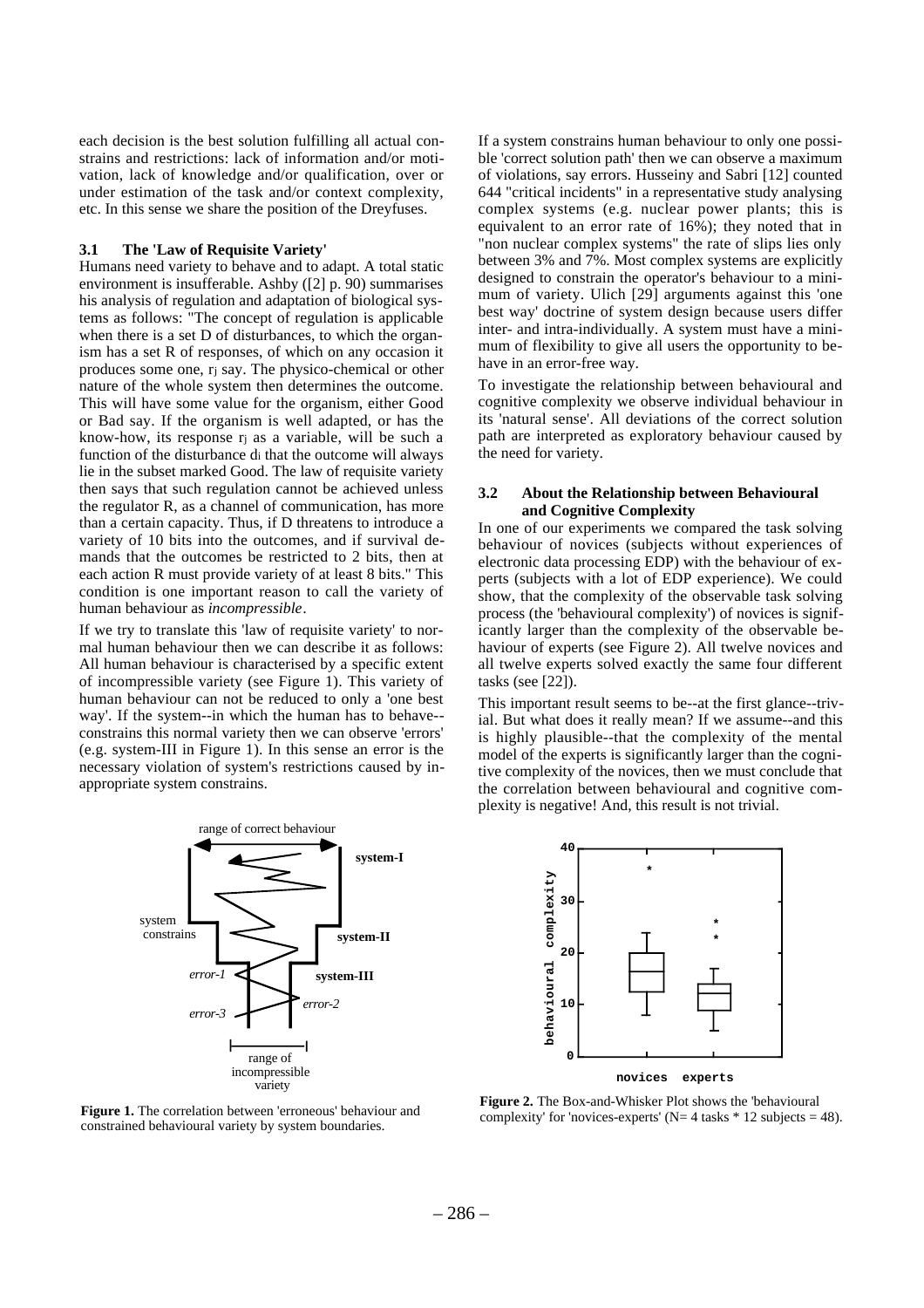Note in Figure 2, that the minimal task complexity of all four tasks was only reached by one expert (task one: behavioural complexity  $= 6$ , the 'one best way'). We do not argument that this minimum cannot be reached, but to constrain human behaviour only to this minimum leads directly to the paradox of 'errors' of high skilled and overtrained experts. "The 'slip of action' considered here seem to have occurred almost exclusively during the largely automatic execution of highly practised and 'routinized' activities" ([24], p. 83).

Most of the known modelling approaches (e.g. Soar) are based on the implicit assumption that the "mental model maps completely to the relevant part of the conceptual model, e.g. the user virtual machine. Unexpected effects and errors point to inconsistency between the mental model and the conceptual model" ([31] p. 258). This oneto-one mapping between the mental model and the conceptual model of the interactive system implies a *positive* correlation between the complexity of the observable behaviour and the complexity of the assumed mental model. But this assumption seems to be--in this generality- wrong!

Based on the empirical result in [22], that the complexity of the observable behaviour of novices is larger than the complexity of experts' behaviour (see Figure 2), we *must* conclude that the behavioural complexity is *negatively* correlated with the complexity of the mental model. If the cognitive structure is too simple, then the concrete task solving process must be filled up with many heuristics or trial and error behaviour!



**Figure 3.** The relationship between the complexity of the human interaction and of the cognitive structure.

Learning how to solve a specific task with a given system means that the behavioural complexity decreases and the cognitive complexity increases (cf. Figure 3). Now, one of the central question is: What kind of knowledge is stored in the cognitive structure?

#### **3.3 What does We Learn from Errors?**

Arnold and Roe assume ([1] p. 205), "that errors may have great functionality for the user, especially during learning. When the user is able to find out what has caused the error and how to correct it, errors may be highly informative. This implies that one should not try to prevent all errors."

This hypothesis was tested later in an empirical investigation by Frese et al [8].

Frese et al [8] describe the following four reasons for the positive role of errors in training: (1) "the mental model of a system is enhanced when a person makes an error … (2) mental models are better when they also encompass potential pitfalls and error prone problem areas … (3) when error-free training is aspired, the trainer will restrict the kind of strategies used by the trainees, because unrestricted strategies increase the chance to error … (4) errors not only appear in training but also in the actual work situation." They compared two groups: one group with an error training  $(N=15)$ , and a second group with an error-avoidance training (N=8). In a speed test the error-training subjects produced significant fewer errors than the erroravoidance group.

Gürtler ([9] p. 95) got the same results in the context of sports: "there, where more accidents were counted in the training phase, appeared less--above all of less grave consequences--accidents during the match. Few accidents during the training correlate with accidents of grave consequences during the match."

Wehner [33] meta-analysed several important articles about human errors and came to the following conclusions: "(1) wrong actions are neither diffused nor irregular, (2) wrong actions appear in the context of successful problem solving behaviour, (3) the significance of errors and faults can only be understood as part of the whole problem solving process, and (4) successful and unsuccessful behaviour coexist."

Van der Schaaf ([30] p. 85) concludes, that "every time an operator, manager, procedure, or piece of equipment 'behaves' in an unexpected way and thereby prevents a likely breakdown of the production system … or restores the required levels of safety and reliability, these *positive deviations* could be detected, reported and analysed in order to improve the qualitative insight into system functioning on the whole." This conclusion is not only valid for the global 'accident driven' design process "on the whole", this statement is also valid on the individual level of operating a complex system. Breaking through the system's boundaries is the only way to get a really deep understanding of the whole system.

#### **4 An Alternative View on the Knowledge in Mental Models**

"Error and correct performance are two sides of the same coin" (Reason 1979, p. 82)

First, let us shortly summarise the traditional approach for learning based on training. To avoid unnecessary knowledge about unsafe acts beyond stable system's reaction operators are only trained on key emergency procedures. The beneficial effects of *extensive* training of these key emergency procedures are that they become the dominant and easily retrieved habits from long-term memory when stress imposes that bias. Sometimes emergency procedures are inconsistent with normal operations. To minimise the uncertainty coming from these inconsistencies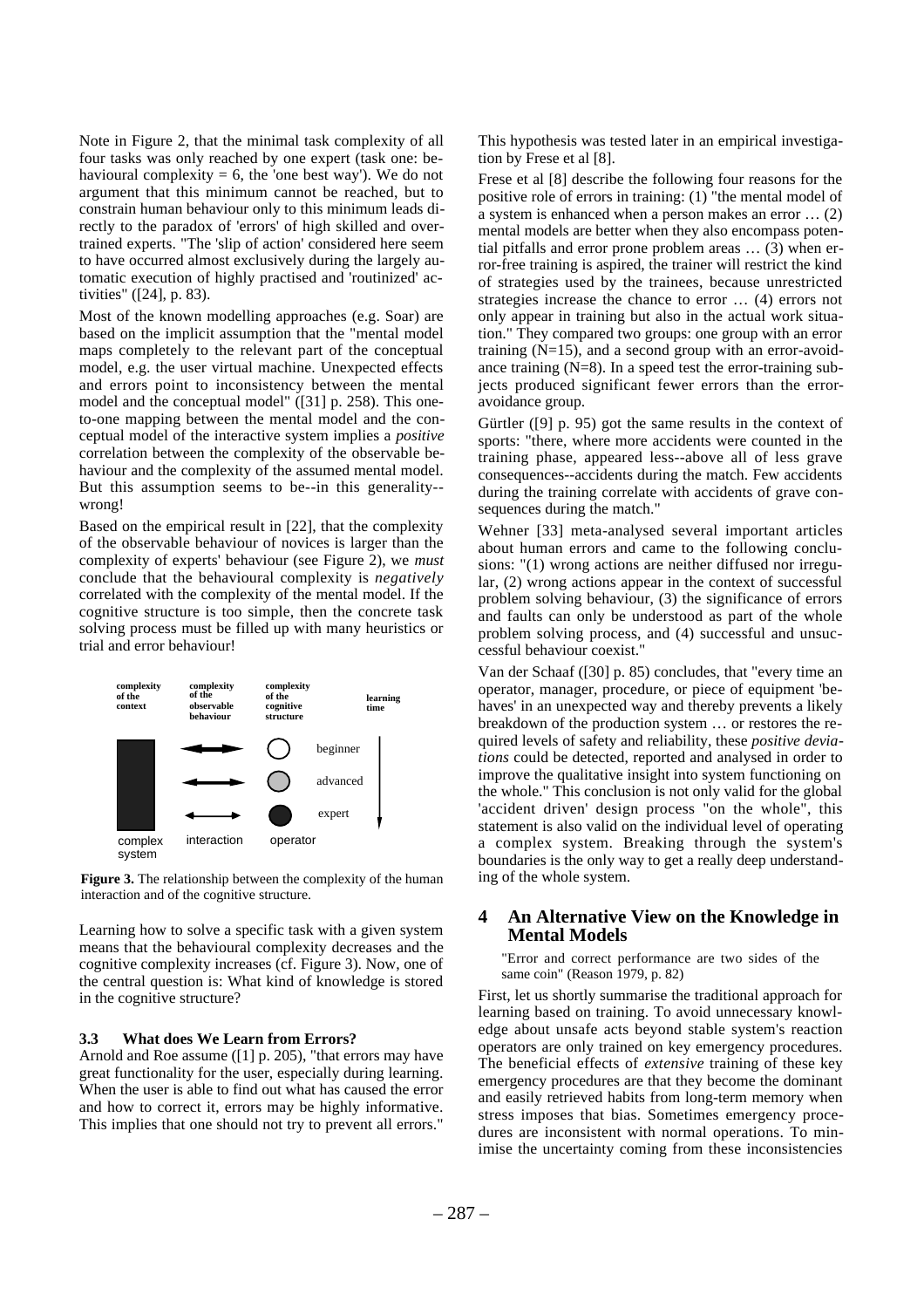Wickens demands the following design: "Clearly, where possible, systems should be designed so that procedures followed under emergencies are as consistent as possible with those followed under normal operations" ([34] p. 422).

We try to argument against this position. But, what is wrong with this traditional position? Nothing, of course not! Except the assumption that "knowledge about 'unsafe acts beyond stable system reactions' is *unnecessary* or *dangerous"*. If our experimental results (the *negative* correlation between behavioural and cognitive complexity, see [22]) are correct (and there is no evidence that they are not correct), then we must conclude that the cognitive structure of experts contains knowledge about unsuccessful trials (see [23]). What does this result mean for the cognitive structure of mental models about complex systems? Our conclusion is that humans need for effective and correct behaviour in critical situations a huge amount of knowledge 'about unsafe acts beyond stable system reactions'.

#### **4.1 A Metaphor for Traditional Learning and Knowledge Acquisition**

To describe the traditional training procedure and the intended effects on the cognitive structure of operators, we introduce the following metaphor: The cognitive structure is a 'landscape' (cf. 'tabula rasa'). This landscape–without knowledge–has a flat structure. Learning and training of correct behaviour means 'to run a ditch' (cf. Figure 4). The 'flow' of the actual behaviour can be described with 'a rolling ball' on this landscape. The 'course of the ball' describes exactly the observable behaviour.



**Figure 4.** The 'landscape'-metaphor for the cognitive structure with a 'rolling ball' to symbolise the 'flow' of actions at the *beginning* of a training.

Intensive training results in 'deepening the ditch' (cf. Figure 5) to make sure that the operator behaves correctly especially in critical situations. The energetic minimum of all ditches guides the actual flow of each action. But what happens if there is no ditch for the actual and–in the worst case–dangerous situation?

Bainbridge [3] describes very clearly the problems arising when an operator has to take over a complex process during a monitoring task. To take-over process control is especially problematic when the system runs into an unknown state. He needs knowledge to separate the successful from the unsuccessful decisions. He has to exclude all

unsuccessful or even dangerous activities. But what kind of knowledge does he need to exclude all unsuccessful dead ends?



**Figure 5.** The 'landscape'-metaphor for the cognitive structure with a 'rolling ball' to symbolise the 'flow' of actions at the *end* of a training.

In an unknown situation there is no 'ditch' to guide the 'ball'. Training in a simulator is one possible consequence, better is permanent on-line control in the real process. Operators should have on-line control over the real process (cf. [3]). High skilled operators tend to lose the potential to be aware of the whole process. They need a special qualification to get *open minded* (to increase their perceptual range; cf. [14]).

#### **4.2 An Alternative Metaphor for Learning and Knowledge Acquisition**

What would happen, if operators are trained in simulators to get experience 'about unsafe acts beyond stable system reactions'? Following our metaphor the cognitive structure could be described as filled up with knowledge about unsuccessful behaviour: the 'hills' and 'mountains' (see Figure 6).



**Figure 6.** The 'landscape'-metaphor for the cognitive structure with a 'rolling ball' to symbolise the 'flow' of actions and 'hills' as knowledge about unsuccessful and successful behaviour.

In an actual situation expert's decisions are carried out excluding all *known* errors and faults to avoid dangerous consequences! The 'ball' is guide by the 'valleys' and 'dales'. To minimise the effort is the basic principle for each actual decision. The implicit knowledge about the an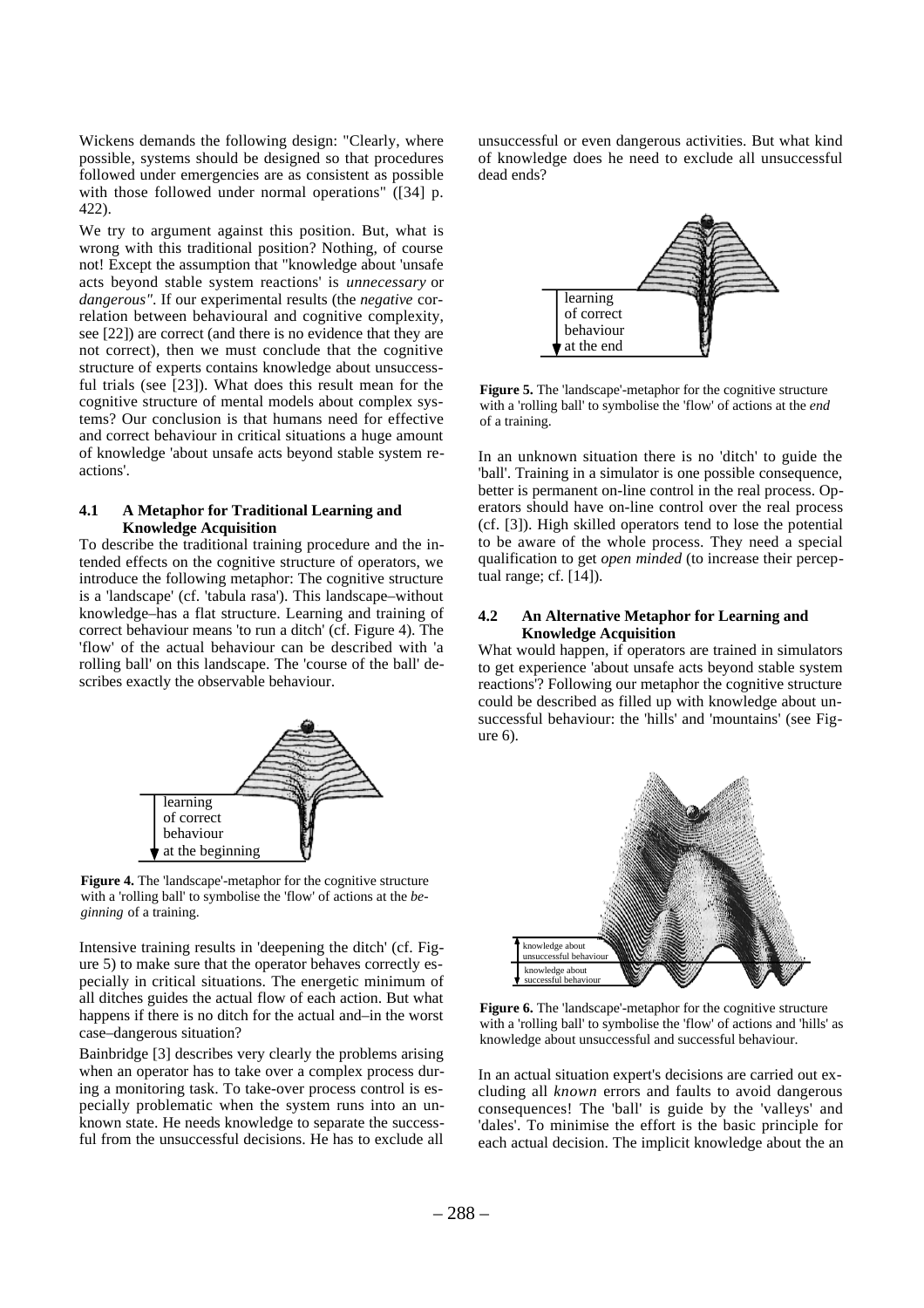ticipated effort comes from previous faults, errors and other dangerous behaviour. This is one possible explanation of *real* expertise.

Of course, this alternative metaphor for learning and knowledge acquisition can not replace the traditional view. This alternative is a completion, and probably a valid and very helpful one.

#### **References**

- [1] Arnold, B. & Roe, R. (1987) User errors in Human-Computer Interaction. In: M. Frese, E. Ulich & W. Dzida (Eds.) Human Computer Interaction in the Work Place. Amsterdam: Elsevier, pp. 203-220.
- [2] Ashby, W. R. (1958) Requisite variety and its implications for the control of complex systems. Cybernetica 1(2):83-99.
- [3] Bainbridge, L. (1982) Ironies of Automation. In Analysis. Design, and Evaluation of Man-Machine Systems (G. Johannsen & J.E. Rijnsdorp, Eds. ) Düsseldorf: VDI/ VDE, pp. 151-157.
- [4] Berkson, W. & Wettersten, J. (1982) Lernen aus dem Irrtum [Learning from error]. Hamburg: Hoffmann & Campe.
- [5] Booth, P. A. (1991) Errors and theory in human–computer interaction. Acta Psychologica 78: 69-96.
- [6] Dreyfus, H. & Dreyfus, S.(1979) Mind over machine–the power of human intuition and expertise in the era of the computer. New York: The Free Press.
- [7] Dreyfus, H. (1979) What computers can't do–the limits of artificial intelligence. New York: The Free Press.
- [8] Frese, M., Brodbeck, F., Heinbokel, T., Mooser, C., Schleiffenbaum, E. & Thiemann, P. (1991) Errors in training computer skills: on the positive function of errors. Human-Computer Interaction 6:77-93.
- [9] Gürtler, H. (1988) Unfallschwerpunktanalyse des Sportspiels [Analysis of accidents in sports games]. In: E. Rümmele (Ed.) Sicherheit im Sport--eine Herausforderung für die Sportwissenschaft. Köln: Strauss, pp. 91-100.
- [10] Heinrich, H. (1959) Industrial accident prevention (4th edition). New York: McGraw-Hill.
- [11] Henle, M. (1978) Foreword to R. Revlin & R. E. Mayer (Eds.) Human Reasoning. Washington: Winston.
- [12] Husseiny, A. & Sabri, Z. (1980) Analysis of human factor in operation of nuclear plants. Atomenergie, Kerntechnik Vol. 2.
- [13] Johnson-Laird, P. (1983) Mental models. Cambridge (UK): Cambridge University Press.
- [14] Moray, N. & Rotenberg, I. (1989) Fault management in process control: eye movements and action. Ergonomics 32:1319-1342.
- [15] Nagel, D. (1988) Human error in aviation operations. In: E. Wiener and D. Nagel (Eds.) Human Factors in Aviation. San Diego: Academic Press, pp. 263-303.
- [16] Newell, A. (1990) Unified Theories of Cognition. Cambridge: Harvard University Press.
- [17] Newell, A. (1992) Unified theories of cognition and the role of SOAR. In: J. Michon and A. Akyürek (Eds.) SOAR: A Cognitive Architecture in Perspective. New York: Kluwer, pp. 25-79.
- [18] Newell, A. & Simon, H. (1972) Human Problem Solving. Englewood Cliffs: Prentice Hall.
- [19] Oostendorp, H. van & Walbeehm, B. J. (1995) Towards modelling exploratory learning in the context of direct manipulation interfaces. Interacting with Computers 7(1): 3- 24.
- [20] Popper, K. (1974) Objektive Erkenntnis: ein evolutionärer Entwurf. Hamburg.
- [21] Rasmussen, J. (1986) Information Processing and Human-Machine Interaction. (System Science and Engineering Vol 12, A. Sage, Ed.) New York: North-Holland.
- [22] Rauterberg, M. (1993) AMME: an automatic mental model evaluation to analyze user behaviour traced in a finite, discrete state space. Ergonomics 36: 1369-1380.
- [23] Rauterberg, M. (1995) From novice to expert decision behaviour: a qualitative modelling approach with Petri nets. In: Y. Anzai, K. Ogawa & H. Mori (Eds.) Advances in Human Factors/Ergonomics (Vol. 20B, pp. 449-454), Amsterdam: Elsevier.
- [24] Reason, J. (1979) Actions not as planned: the price of automization. In: G. Underwood & R. Stevens (Eds.) Aspects of consciousness. London.
- [25] Reason, J. (1990) Human Error. New York: Cambridge University Press.
- [26] Rumelhart, D. & Norman, D. (1982) Simulating a skilled typist: a study of skilled cognitive-motor performance. Cognitive Science 6:1-36.
- [27] Selz, O. (1913) Über die Gesetze des geordenten Denkverlaufes–Erster Teil [The laws of thinking–part 1]. Stuttgart: Spemann.
- [28] Selz, O. (1922) Über die Gesetze des geordneten Denkverlaufes–Zweiter Teil. [The laws of thinking–part 2] Bonn: Friedrich Cohen.
- [29] Ulich, E. (1994, 3rd edition) Arbeitspsychologie [Work Psychology]. Stuttgart: Poeschel.
- [30] Van der Schaaf, T. (1992) Near miss reporting in the chemical process industry. Proefschrift, TU Eindhoven.
- [31] Van der Veer, G., Guest, S., Haselager, P., Innocent, P., McDaid, E., Oesterreicher, L., Tauber, M., Vos, U. & Waern, Y. (1990) Desiging for the mental model: an interdisziplinary approach to the definition of a user interface for electronic mail systems. In: D. Ackermann and M. Tauber (Eds.) Mental Models and Human-Computer Interaction 1. Amsterdam: North-Holland, pp. 253-288.
- [32] van Lehn, K. (1988) Toward a theory of impasse-driven learning. In: H. Mandl & A. Lesgold (Eds.) Learning issues for intelligent tutoring systems. New York: Springer, pp. 19-41.
- [33] Wehner, T. (1984) Im Schatten des Fehlers–einige methodisch bedeutsame Arbeiten zur Fehlerforschung [In the shadow of errors–methodological considerations]. (Bremer Beiträge zur Psychologie, Nr. 34, Reihe A-11/84), Bremen: Universität Bremen.
- [34] Wickens, C. (1992) Engineering Psychology and Human Performance (2nd edition). New York: HarperCollins.
- [35] Zapf, D., Brodbeck, F., Frese, M., Peters, H. & Prümpers, J. (1992) Errors in working with office computers: a first validation of a taxonomy for observed errors in a field setting. International Journal of Human-Computer Interaction 4:311-339.